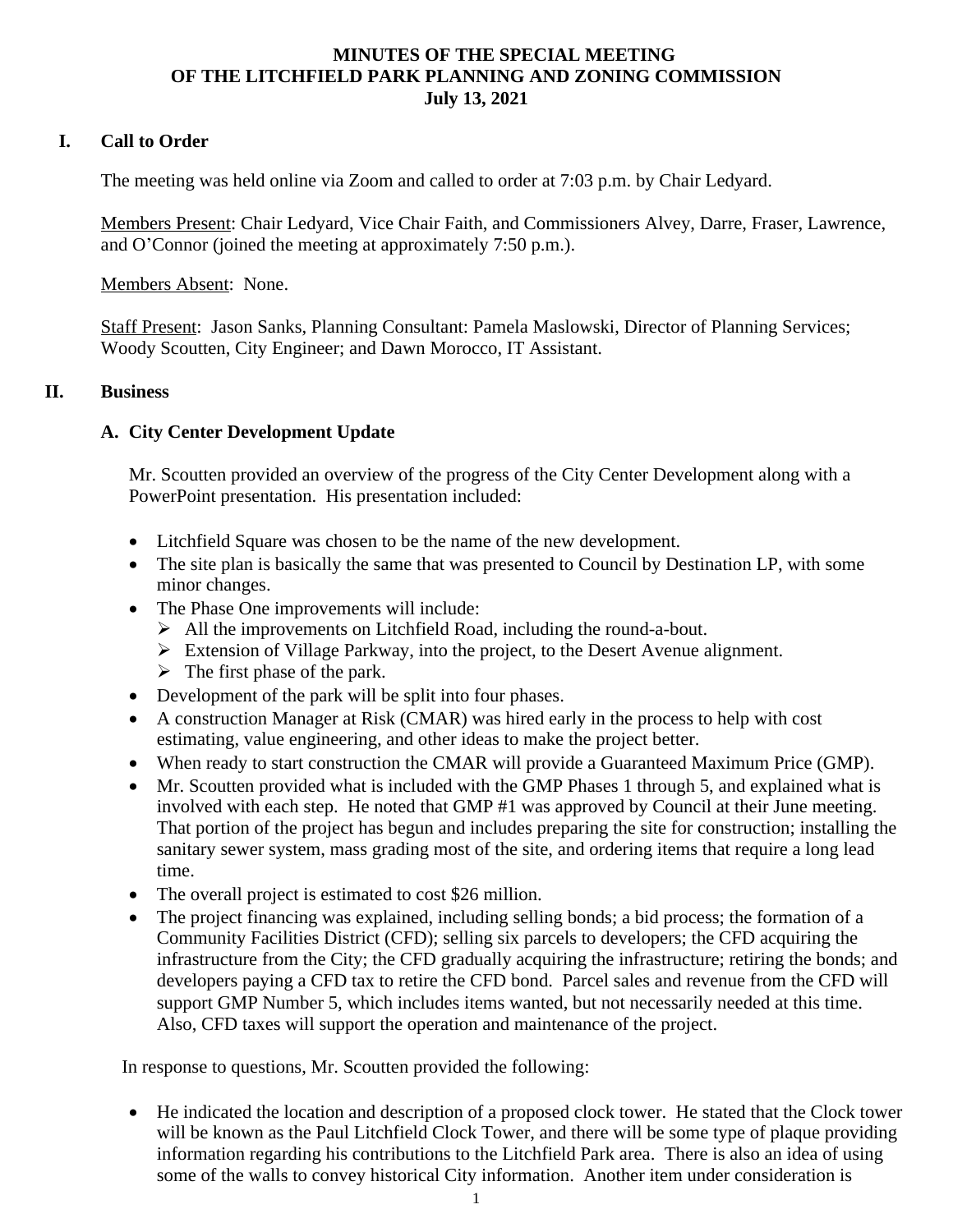providing the history of Luke Air Force Base in different areas for people to see as they walk around. Previous discussions were held regarding including a carousel in the park, but that will probably not happen due to maintenance concerns. These details will be worked out over the next few years as the Center develops.

- The design speed for the Litchfield Road round-a-bout is 20 MPH. The street curves dramatically to help people realize they need to slow down and to position them to see oncoming traffic. A traffic study was done regarding both a four-way traffic signalized intersection and a round-a-bout. It was found that both would be able to handle the traffic today and the anticipated volume.
- There will probably be three to four parking garages. If the project is as successful as hoped, there will be about 400,000 square feet of mixed-use space with a need for 1,900 parking spaces. There will be room for about 700 spaces on the ground, so there will be a need for three to four parking garages with three levels. Shared parking has been discussed, and there has been talk about relaxing the requirements for restaurants. Reserved parking for uses such as condominiums will have to be discussed with each developer. Mr. Sanks added that the City Center zoning allows the Council latitude with parking requirements for the City Center District on a case-by-case basis when a parking demand study is submitted.
- The project will adhere to the City's screening requirements for any kind of surface parking lot. As for the parking garages, the effort will be to have them blend in with the other buildings so they do not look like parking garages. Mr. Sanks added that parking garages and screening were contemplated when the Zoning Code City Center Zoning District was created, and there are design guidelines in place to ensure that developers and the City coordinate for screening mechanisms.

### **B. Zoning Code Update**

Mr. Sanks stated that Susan Goodwin has been retained on a post retirement basis to continue working on the Zoning Code update. There were a number of pauses on this project in the last few years due to the City Center project, the Sun health project, and Covid-19 issues. At this time, the Commission has gone through much of the land use items. Ms. Goodwin has been updating the legal portions of the Code, making sure the City is in compliance with any new regulations. One item that still needs to be reviewed is parking requirements. Times have changed and the need for non-residential parking has somewhat declined. People are ordering more items on line, like food for delivery or using the take-out option. The need for personal vehicles to be parked and left on commercial properties has diminished. The question now is whether or not the large parking lots are still needed. He would also like input from the Commission regarding electrical vehicle parking stations and if parking lot shade structures should be allowed to accommodate photovoltaic panels.

Mr. Sanks provided a PowerPoint presentation while discussing each item:

- Parking:
	- $\triangleright$  A chart was displayed that included land uses and the corresponding number of parking spaces required in Litchfield Park, the changes he is proposing, and requirements in the Cities of Avondale and Queen Creek.
	- $\triangleright$  The current requirements for a number of different uses were noted, and Mr. Sanks explained what he is proposing and why he is suggesting the changes.
	- $\triangleright$  The Fry's Center has a large number of parking spaces, and the lot does not seem to be full at most times. In other jurisdictions, Fry's has started developing the portion of the parking lot that is not needed into another commercial use.
	- $\triangleright$  Based on what has been currently happening in the City, there appears to be a need to increase the parking requirements for vehicle body shops.
	- $\triangleright$  The Zoning Administrator, or designee, could review and approve reductions in parking based upon a parking justification narrative. This is being done in other cities.
	- $\triangleright$  Parking maximums could be considered, as is done in other cities.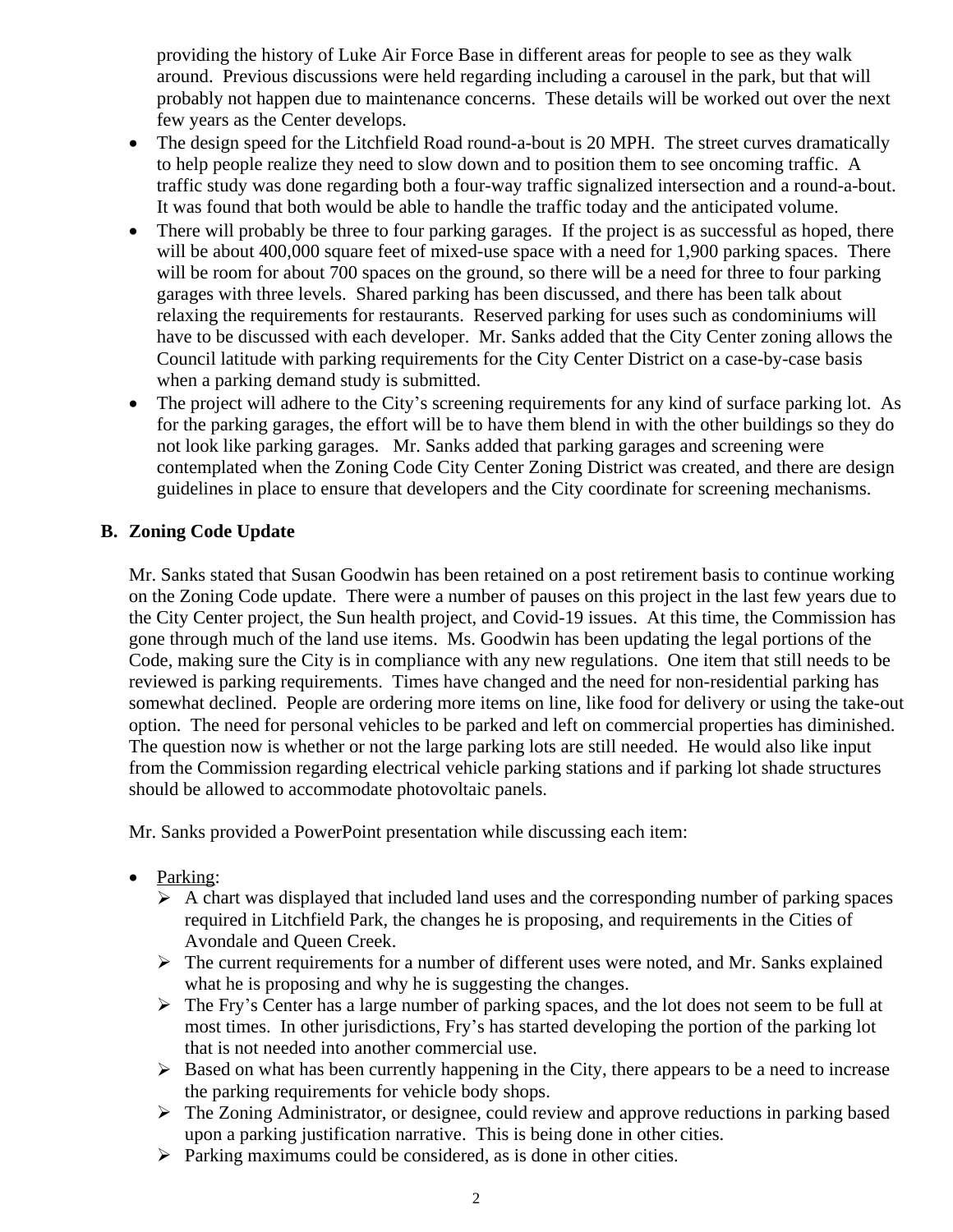- $\triangleright$  Parking requirements for unspecified uses should probably remain subject to the Zoning Administrator's interpretation.
- $\triangleright$  The City Center Zoning District would still be subject to code requirements, or as otherwise modified by City Council through a parking demand study to be reviewed by the City Engineer, who is currently serving as general manager of the City Center.
- Electric Vehicle (EV) Requirements:
	- It is estimated that up to 50% or more of vehicle sales by 2030 will be electrified.
	- $\triangleright$  He would like the Commission to consider whether to require EV charging stations in all nonsingle-family zoning districts; basing requirements on the size of the development; or, allowing the market to decide. As the need arises, developments might begin providing the charging stations as their customers/residents desire it.
- Solar Voltaic Shade Canopy Parking Standards:
	- $\triangleright$  The City could encourage solar shade for required parking areas.
	- $\triangleright$  If approved, building setbacks, design standards, and signage standards should be established.
	- $\triangleright$  There should be consideration of not having those structures count against the maximum lot coverage, so property owners are not penalized for putting these in. One city interprets these structures as equipment rather than structures so they do not count against the maximum lot coverage.

Mr. Sanks noted he would like the Commission's input on these items.

Discussion included:

Commissioner Lawrence noted that the next vehicle she purchases will probably be an electric vehicle or hybrid of some kind. She also uses a bicycle to ride around the City. She has friends that visit and they look specifically for restaurants on the trip in that have charging stations so they can charge their vehicle while they eat. It would probably be an advantage to the commercial entities if there is a charging station nearby. She likes the idea of solar and the shade cover in parking lots makes a lot of sense. She tries to get a shady spot when parking.

Commissioner Alvey noted that she agrees. Her family owns a vehicle that is a hybrid, but does not need to be plugged in. Their other vehicle is a hybrid that gets plugged in, but also uses gas. The biggest problem taking that vehicle on trips is being worried that there will not be a place to plug it in to charge it. The City should be pro-active in requiring charging stations because the car manufacturers are being required to make more electric vehicles and charging stations will be needed. She also agrees with allowing the solar shade structures in parking lots. She knows that the panels can become outdated in a few years, but the structures will still provide shade. As far as using the Queen Creek requirements, parking can be a nightmare there sometimes in the winter. The number of people here in the winter time increases quite a bit, and so does the need for parking spaces. It would be good to use the type of use as a consideration for reducing the requirements. It does make sense to utilize space efficiently and effectively.

Commissioner Fraser commented that parking maximums and shared parking requirements are good ideas. The City does not have high capacity transit available out here. Fry's does have too much parking, and anything that can be done to make parking requirements less onerous and utilizing less asphalt is a good thing. Within the context of Litchfield Square, it would be a good idea to require electric charging stations for the multi-family residential units. He does agree that the shade canopies that accommodate solar panels should not count against the maximum lot coverage.

### **C. Design Review Board/Board of Adjustment Update**

Commissioner O'Connor noted the report was included in the agenda packet. Commissioner Lawrence noted that a number of items being reviewed were regarding the color palette and suggested that it